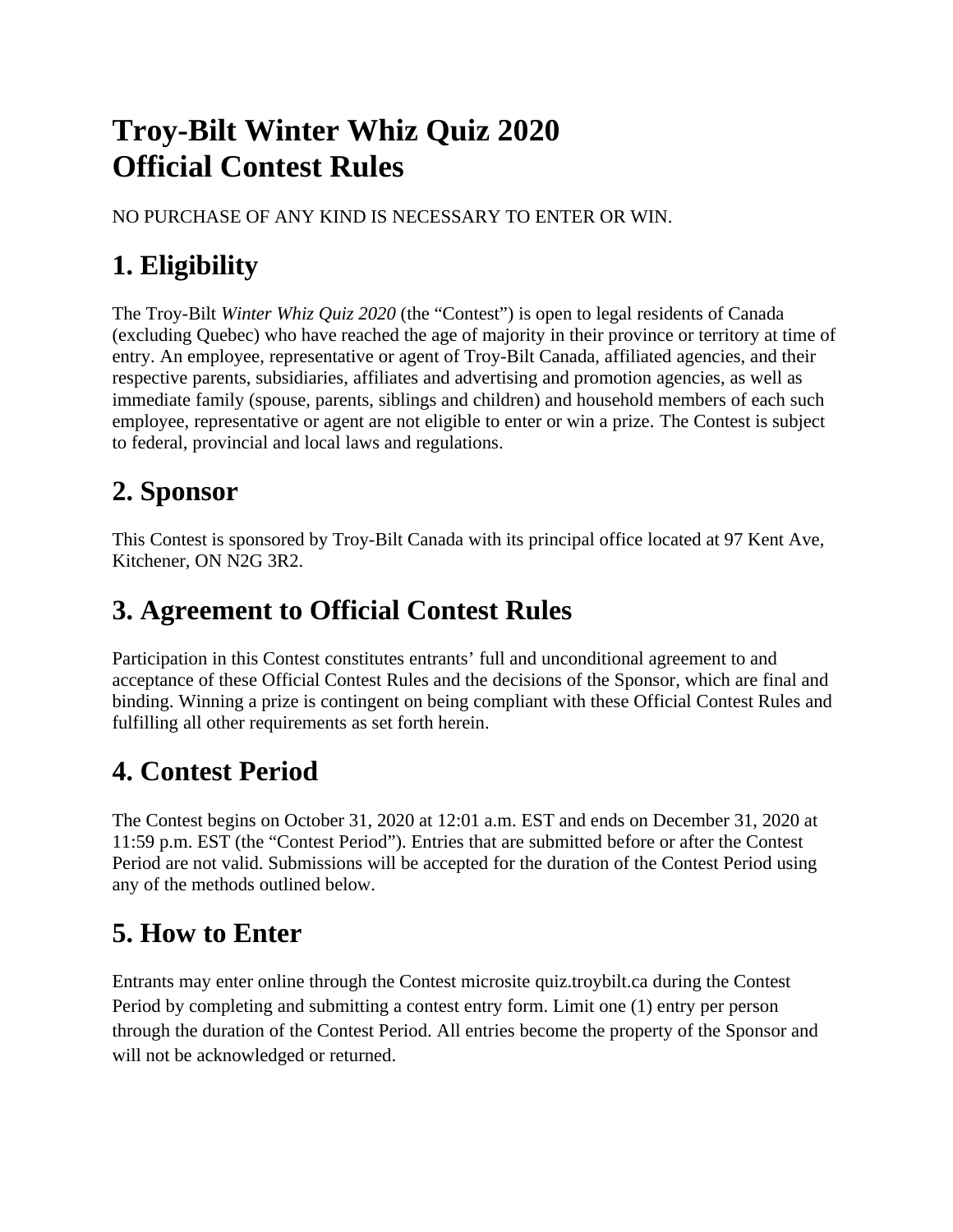# **6. Contest Prize**

#### **Grand Prize:** ONE (1) GRAND PRIZE TROY-BILT 2-STAGE SNOW BLOWER. TOTAL VALUE: \$1099.00 CDN

Within the stated time period, the potential winner must execute the Sponsors' Declaration of Eligibility and Liability/Publicity Release prior to the prize being awarded. See below for details about this form.

All other expenses not specifically included above are the sole responsibility of the winner.

Without limiting the generality of the foregoing, the following general conditions apply to the prize: (i) prize must be accepted as awarded and is not transferable, assignable or convertible to cash (except as may otherwise be specifically permitted by Sponsor in its sole discretion); (ii) Sponsor reserves the right at any time to substitute the prize or a component thereof for any reason with a prize or a prize component of equal or greater value, including, without limitation, but at the Sponsor's sole discretion, a cash award; and (iii) by accepting the prize, the winner agrees to waive all recourse against the Sponsor if the prize or a component thereof does not prove satisfactory, either in whole or in part.

The winner assumes any and all liability for any injury or damage caused, or claimed to be caused, by entering or participating in this Contest or the use or redemption of the prize. All federal, provincial, territorial, local, and other applicable taxes are the sole responsibility of the winner. The prize or any portion thereof cannot be combined with other discounts, promotions or special offers.

### **7. Prize Drawings**

On **January 14, 2021 at 10:00 a.m. EST** at **201-205 Horton Street E., London, ON**, Sponsor or its administrator will randomly select one (1) potential winner of the Grand Prize from all eligible entries received during the Contest Period.

Odds of winning depend on the number of entries received during the Contest Period. Selected potential winners must be in compliance with all of the Official Contest Rules, in the Sponsors' sole discretion, in order to claim his/her prize.

By entering this Contest, entrants authorize the Sponsor to use, as required, his/her name, photograph, place of residence, voice and/or statement in connection with any prize, for advertising purposes, without further notice, remuneration or compensation of any kind.

In order to be declared a winner and prior to receiving the prize, selected entrants must sign the Sponsor' Declaration of Eligibility and Liability/Publicity Release Form, which shall be completed and returned as required by the Sponsor and requires the potential winner to: (i) confirm compliance with all Official Contest Rules; (ii) agree to accept the prize as awarded; (iii) release, discharge and hold harmless the Sponsor, its departments and agencies, parent, related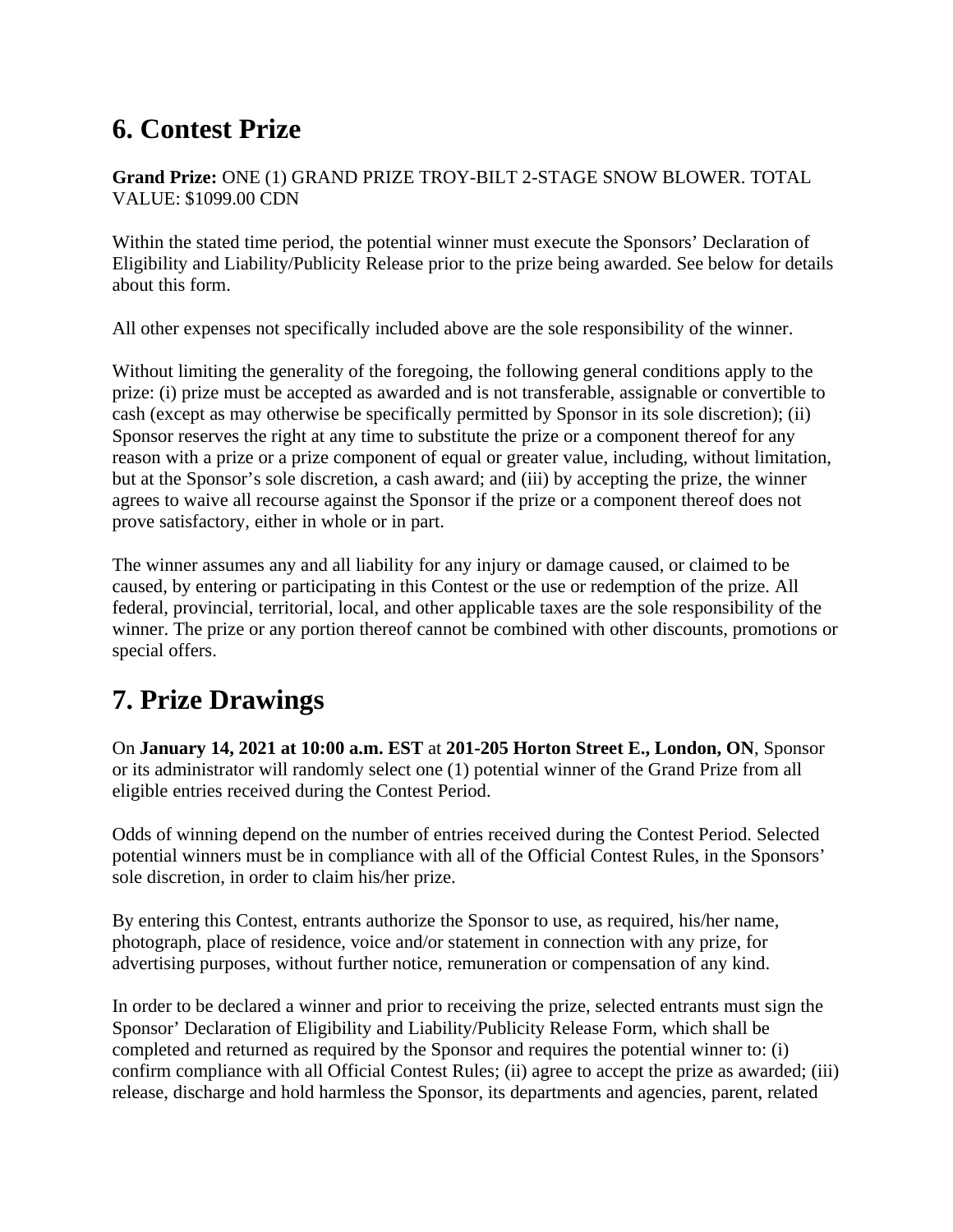and affiliated companies, subsidiaries, franchisees, advertising and promotional agencies, counsel, marketing partners, and each of their respective directors, officers, employees, shareholders, successors, sponsors, partners, licensees, subsidiaries, agents, artists, advisors, assignees, and all others associated with the administration, development and execution of the Contest (the "Released Parties") from any liability for any injuries (including death), losses or damages of any kind (including direct, indirect, incidental, consequential or punitive damages) to persons or property resulting from the prize, including the acceptance, possession, misuse or use of the prize, or the merchandise for which it is redeemed, or resulting from entry or participation in this Contest, including, without limitation, access to and use of the contest website; and (iv) indemnify the Released Parties against any loss, damage or expense, including legal fees, that any of the Released Parties may suffer or incur as a result of any non-compliance by the entrant with any of the Official Contest Rules or participation in the Contest and/or in connection with the acceptance and/or exercise by the entrant of a prize and the use of the entry by Sponsor. Potential winners must also correctly answer a time-limited mathematical skill-testing question to be administered by telephone or email at a mutually convenient time in order to be declared a winner.

Sponsor is not responsible for: (i) incorrect or inaccurate entry information which may affect a person's ability to participate in the Contest or be awarded a prize, including, but not limited to, human error, technical malfunctions, lost or delayed entries for any reason, omission, or any combination thereof, and entries which fail to fully comply with these Official Contest Rules; (ii) technical failures of any kind, including, but not limited to, malfunctions, interruptions, or disconnections in phone lines or network hardware or software; (iii) lost, incomplete, delayed, mutilated or misdirected entries or other Contest forms; (iv) injury or damage to the entrant's computer or to any other individual's computer related to or resulting from participating in, or downloading any material regarding, the Contest or accepting a prize; (v) any injury or damage to persons or property which may be caused, directly or indirectly, in whole or in part, from entrant's participation in the Contest or receipt or use or misuse of any prize, including any travel related thereto; (vi) the security or privacy of information transmitted via computer networks or for breaches of privacy due to interference by third party computer "hackers" or otherwise; or (vii) late, lost, misdirected or unsuccessful efforts to notify a potential winner.

### **8. Winner Notification**

The potential winner will be notified via email within **two (2) business days** of the draw and up to a maximum of two (2) times. If a potential winner does not respond as indicated in the notice within two (2) days of the notice or attempted notice, that potential winner forfeits his/her potential prize. In the event that a potential winner is disqualified for any reason, the Sponsor will award the applicable prize to an alternate winner by a random draw from all the remaining eligible entries received during the Contest Period. Only three (3) alternate drawings will be held, after which the prize will remain un-awarded.

Within six (6) weeks of the successful prize drawing, the Grand Prize will be delivered to the winner.